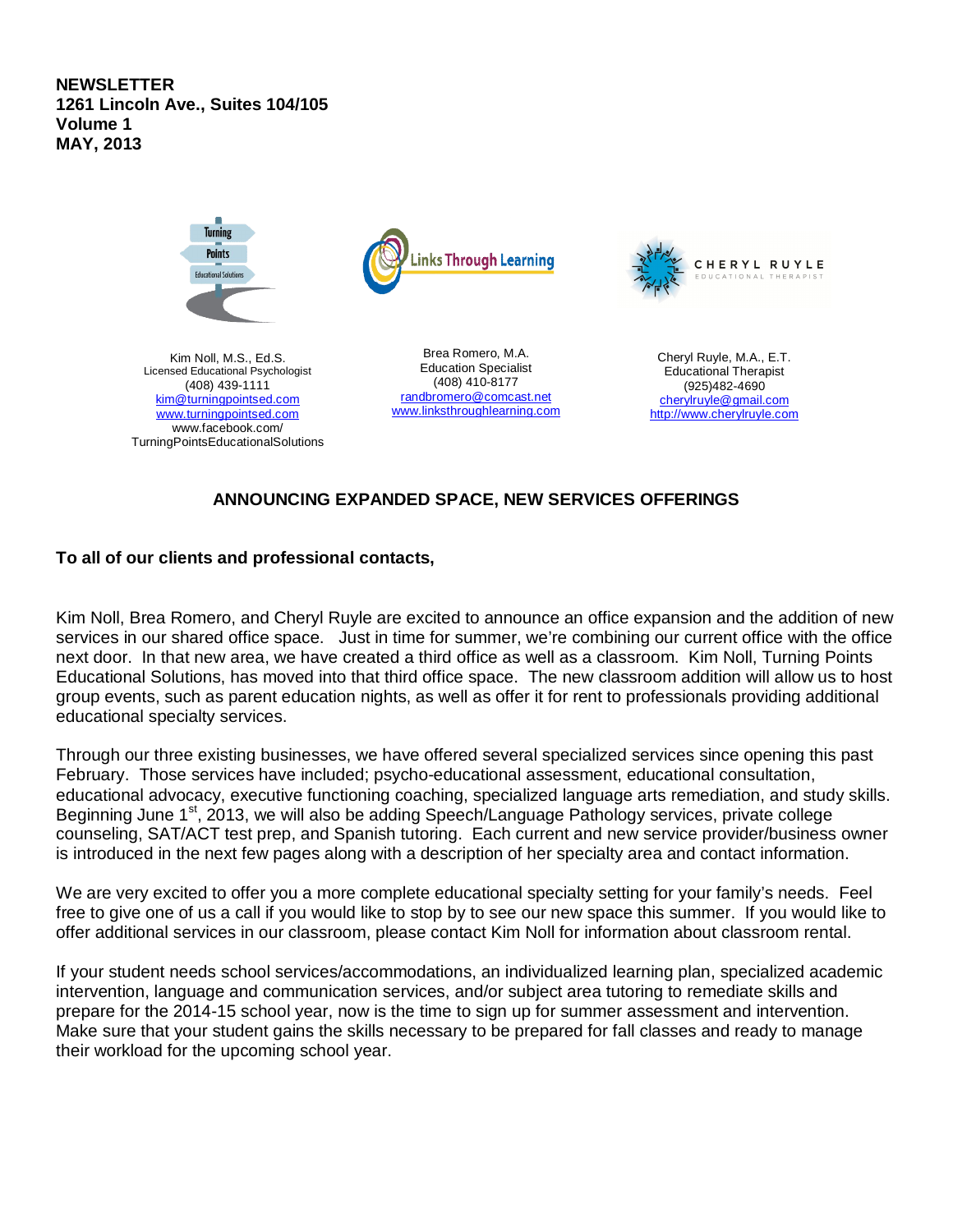# **MAKE THE MOST OF SUMMER WITH THE FOLLOWING SERVICES:**



Kim Noll, M.S., Ed.S. Licensed Educational Psychologist (408) 439-1111 kim@turningpointsed.com www.turningpointsed.com www.facebook.com/TurningPointsEducationalSolutions

**Kim Noll, M.S., Ed.S., is a Licensed Educational Psychologist and owner of Turning Points Educational Solutions.** Kim has over 16 years experience as an Educational/School Psychologist working in both the schools and private practice. Kim works with students of all ages, preschool through the collegiate/graduate school level. She provides the following services:

### **Psycho-educational assessment**

Assessment will identify individual learning strengths and challenges so that interventions can be tailored to support the specialized needs of each student. A private evaluation will identify even mild areas of weakness and the reasons for those weaknesses. As a part of each evaluation, an individualized plan is created to remediate and/or accommodate any areas of need. If your student has difficulty with academics, learning, memory, attention, time management, organization, study skills, or test performance, an assessment would likely be beneficial. Re-evaluations can also be completed to ensure that school services and test accommodations continue uninterrupted for your student.

### **Educational consultation**

Educational consultation can help to answer additional questions you have regarding previous evaluations, interventions, school services, and school placements. Consultation might include a review of records, student and/or placement observations, interviews, etc.

#### **Educational advocacy**

Educational advocacy can include written letters, phone calls, and meeting attendance. Advocacy will be provided through cooperative communication with service providers to help students access needed remediation and accommodations through schools/agencies.



Brea Romero, M.A. Education Specialist (408) 410-8177 randbromero@comcast.net www.linksthroughlearning.com

**Brea Romero, M.A., is an Educational Specialist and owner of Links Through Learning.** Brea specializes in academic remediation for older students, grades 6 and up. She provides the following services:

#### **Specialized reading and writing intervention**

Specialized academic intervention is offered in the areas of reading fluency and comprehension, writing, selfadvocacy, and independent learning for students with learning differences and/or weaknesses in focus, attention, and organization.

### **Test preparation for student with learning differences**

It's that time of year again—time to start prepping for ACT and SAT exams. Brea now offers comprehensive test preparation for students with learning differences.

### **Coaching in executive functioning**

Executive Functioning—skills like setting goals/planning, time management, and organization—is fundamental for learning success at secondary and collegiate levels. Make sure your student is fully prepared. Brea Romero, Links Through Learning, specializes in coaching for all students grades six and up, including students with Asperger's Syndrome or NLD.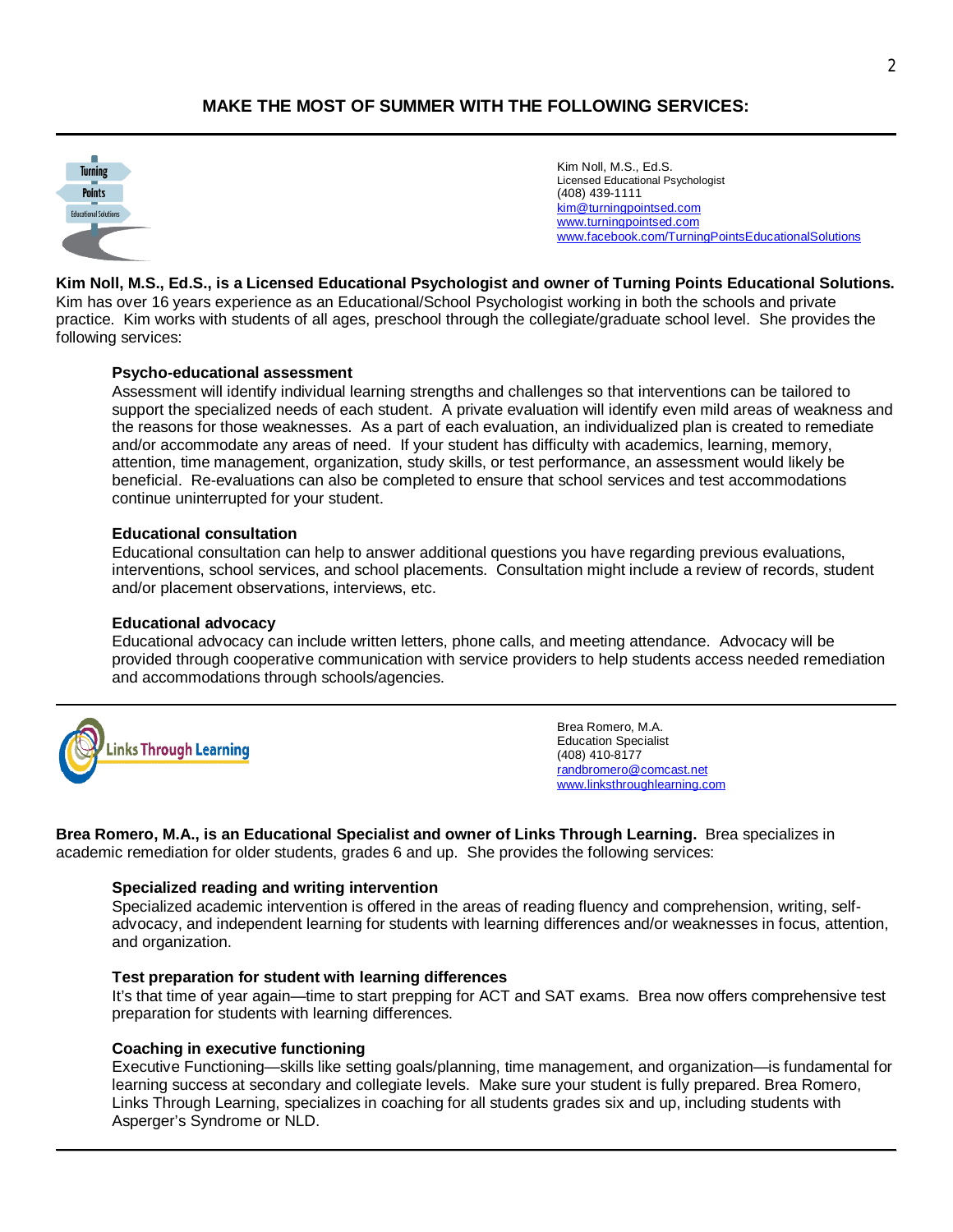

Cheryl Ruyle, M.A., E.T. Educational Therapist (925) 482-4690 cherylruyle@gmail.com http://www.cherylruyle.com

**Cheryl Ruyle, M.A., AET, is an Educational Therapist and owner of her own private practice.** Cheryl specializes in academic remediation for students of various ages. She works with students who have reading and language-based learning differences, difficulties with attention and focus, and general learning differences. She offers the following services:

## **Specialized reading intervention**

Specialized reading intervention is offered via using the Wilson Reading Method, a multisensory approach based off of Orton-Gillingham principles. This works to remediate reading decoding, fluency, comprehension, and spelling for students grades two and up. This program is structured for students with dyslexia and other reading difficulties.

### **Specialized writing intervention**

Specialized writing remediation is offered for students in grades four and up. Students learn to master the paragraph and essay through multisensory instruction and research-based methods.

### **Note taking instruction**

Learn the underlying principals of successful note taking; main idea identification, paraphrasing, summarization, and outlining. Students, grades six and up, will learn how to break down expository text and generate purposeful notes for academic success.

# **New services being offered include:**

# *MICHELLE S. CONNELLY, M.A., CCC-SLP SPEECH LANGUAGE PATHOLOGIST*

Michelle S. Connelly, M.A., CCC-SLP Speech Language Pathologist (408) 761-0104 slpmichell@aol.com

## **Michelle Connelly, M.A., is a Speech Language Pathologist and owner of Michelle Connelly, Speech Language Pathologist.** Michelle has over 18 years experience working with students who have a variety of communication difficulties, specializing in the treatment of preschool through elementary age children. She provides evaluation and treatment in the following areas:

### **Speech and fluency assessment and intervention related to:**

Pediatric Articulation Disorders Phonological Processing Disorders Dyspraxia of Speech Phonemic Awareness Fluency Disorders (Stuttering)

**Language assessment and intervention with respect to:**

Expressive Language Delays Grammar **Syntax** Organizing Spoken Information Receptive Language Delays/Language Processing Disorders

## **Autism Spectrum assessment and intervention regarding:**

Pragmatic Language Social Skills Training (Including Michelle Winner's Social Thinking Curriculum)